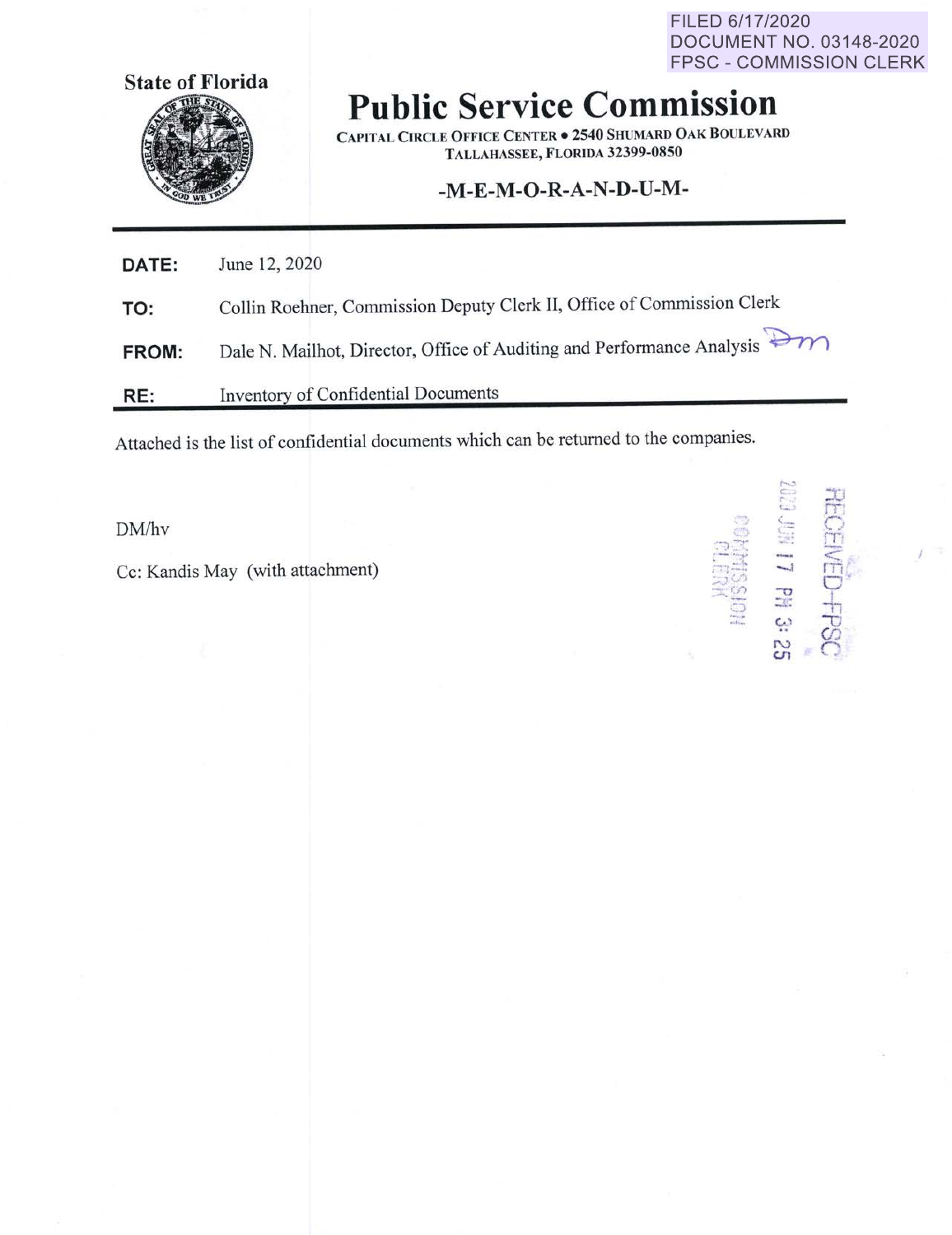| Docket<br>Number | Document<br>Number |                                                       |
|------------------|--------------------|-------------------------------------------------------|
| 20120002-EG      |                    | 05085-2012   Highlighted Copy – Return to the Company |
| 20120002-EG      | 05738-2012         | Highlighted Copy – Return to the Company              |

 $\mathcal{A}^{\text{max}}$ 

 $\sim$ 

| Docket<br>Number | Document<br>Number |                                                           |
|------------------|--------------------|-----------------------------------------------------------|
| 20120015-EI      |                    | $00740 - 2014$   Highlighted Copy – Return to the Company |

| Docket      | Document |                                                           |
|-------------|----------|-----------------------------------------------------------|
| Number      | Number   |                                                           |
| 20120001-EI |          | $07019 - 2012$   Highlighted Copy – Return to the Company |

| Docket<br>Number | Document<br>Number |                                                         |
|------------------|--------------------|---------------------------------------------------------|
| 20120001-EI      |                    | $06836-2012$   Highlighted Copy – Return to the Company |

| Docket      | Document |                                                         |
|-------------|----------|---------------------------------------------------------|
| Number      | Number   |                                                         |
| 20120001-EI |          | $06941 - 2012$ Highlighted Copy – Return to the Company |

| Docket<br>Number | Document<br>Number |                                                       |
|------------------|--------------------|-------------------------------------------------------|
| 20150007-EI      |                    | 02071-2015   Highlighted Copy – Return to the Company |

| Docket<br>Number | Document<br>Number |                                          |
|------------------|--------------------|------------------------------------------|
| 20130001-EI      | 02792-2013         | Highlighted Copy – Return to the Company |
|                  |                    |                                          |

| Docket      | Document |                                                                 |
|-------------|----------|-----------------------------------------------------------------|
| Number      | Number   |                                                                 |
| 20130001-EI |          | $\degree$ 02794-2013   Highlighted Copy – Return to the Company |
|             |          |                                                                 |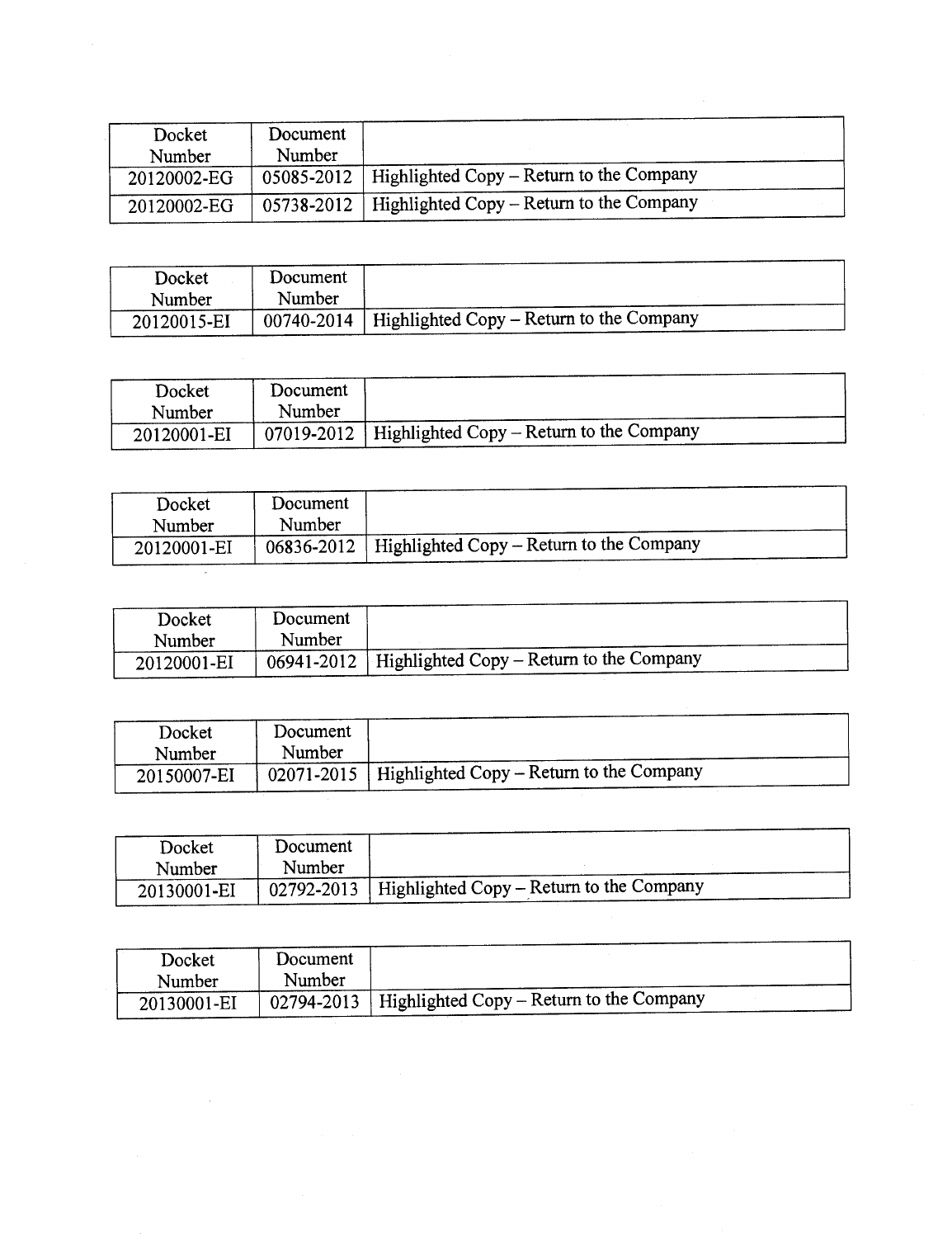| Docket      | Document |                                                                     |
|-------------|----------|---------------------------------------------------------------------|
| Number      | Number   |                                                                     |
| 20130001-EI |          | $\frac{1}{2}$ 02553-2013   Highlighted Copy – Return to the Company |

 $\mathcal{A}^{\mathcal{A}}$ 

| Docket<br>Number | Document<br>Number |                                                           |
|------------------|--------------------|-----------------------------------------------------------|
| 20130001-EI      |                    | $02766 - 2013$   Highlighted Copy – Return to the Company |

| Docket      | Document |                                                         |
|-------------|----------|---------------------------------------------------------|
| Number      | Number   |                                                         |
| 20180001-EI |          | $06437-2018$   Highlighted Copy – Return to the Company |

| Docket      | Document |                                                       |  |
|-------------|----------|-------------------------------------------------------|--|
| Number      | Number   |                                                       |  |
| 20150001-EI |          | 01431-2015   Highlighted Copy – Return to the Company |  |
|             |          |                                                       |  |